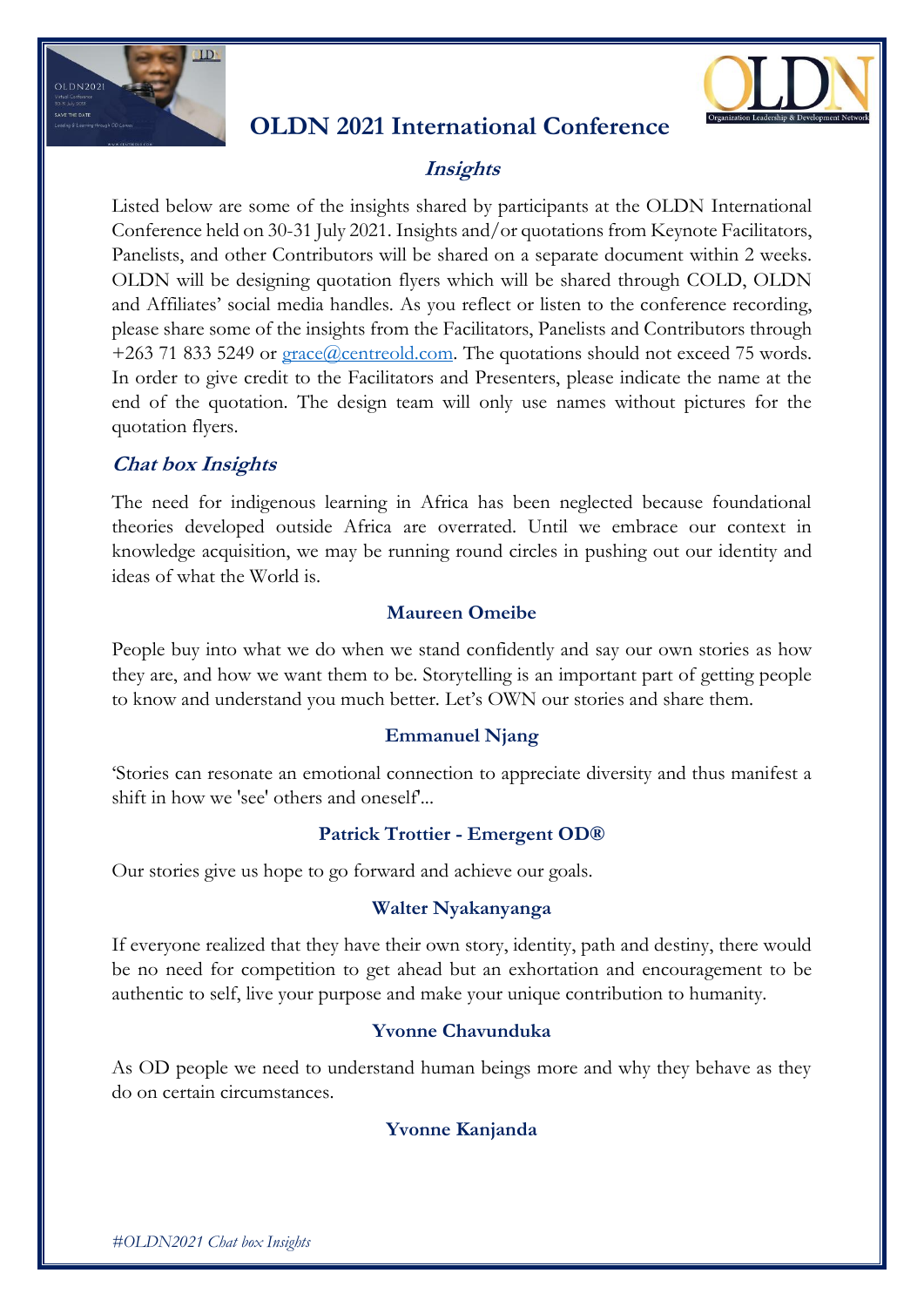



My story and my truth is not necessarily somebody else' s truth. My story is what resonates with me.

#### **Bontle Marumoloa**

Vision is not a promise, or an illusion, but precise, practical, withstanding viability test.

## **Dr. Dotun Moses Jegede**

Bringing in experts to do an assessment is not OD work. I always separate the diagnostic work, with the facilitation, design, intervention work. That said, assessment is necessary, but there are many types of assessment. It is important to understand, gauge and understand what is going on in the organization, and to assess whether or not the intervention works and what needs adjustment. That is the premise of intervention work and action research.

## **Anton Shufutinsky, Ph.D**

Trust building critical in ensuring ownership of OD interventions.

#### **Paul Nyausaru**

Executives want us to work with them, not for them.

#### **Tsitsi Chundu**

Critical elements for the success of OD Interventions:

- Eliminating hierarchical decision-making,
- Focus on groups,
- Building trust,
- Reducing unnecessary competition

## **Tsitsi Chundu**

Building the relationship and trust is imperative.... Relationship and trust allow an OD practitioner to ask the tough questions that others are afraid to ask Senior Management.

## **Patrick Trottier - Emergent OD®**

Both as a government and corporate employee, as an internal consultant, and an external consultant, and both an OD practitioner, and a consumer of OD services in previous roles, social capital is absolutely key, and self-intelligence (Use of Self, presence, axiology, etc…) is critical for managing those relationships, but much more for building genuine relationships.

## **Anton Shufutinsky, Ph.D**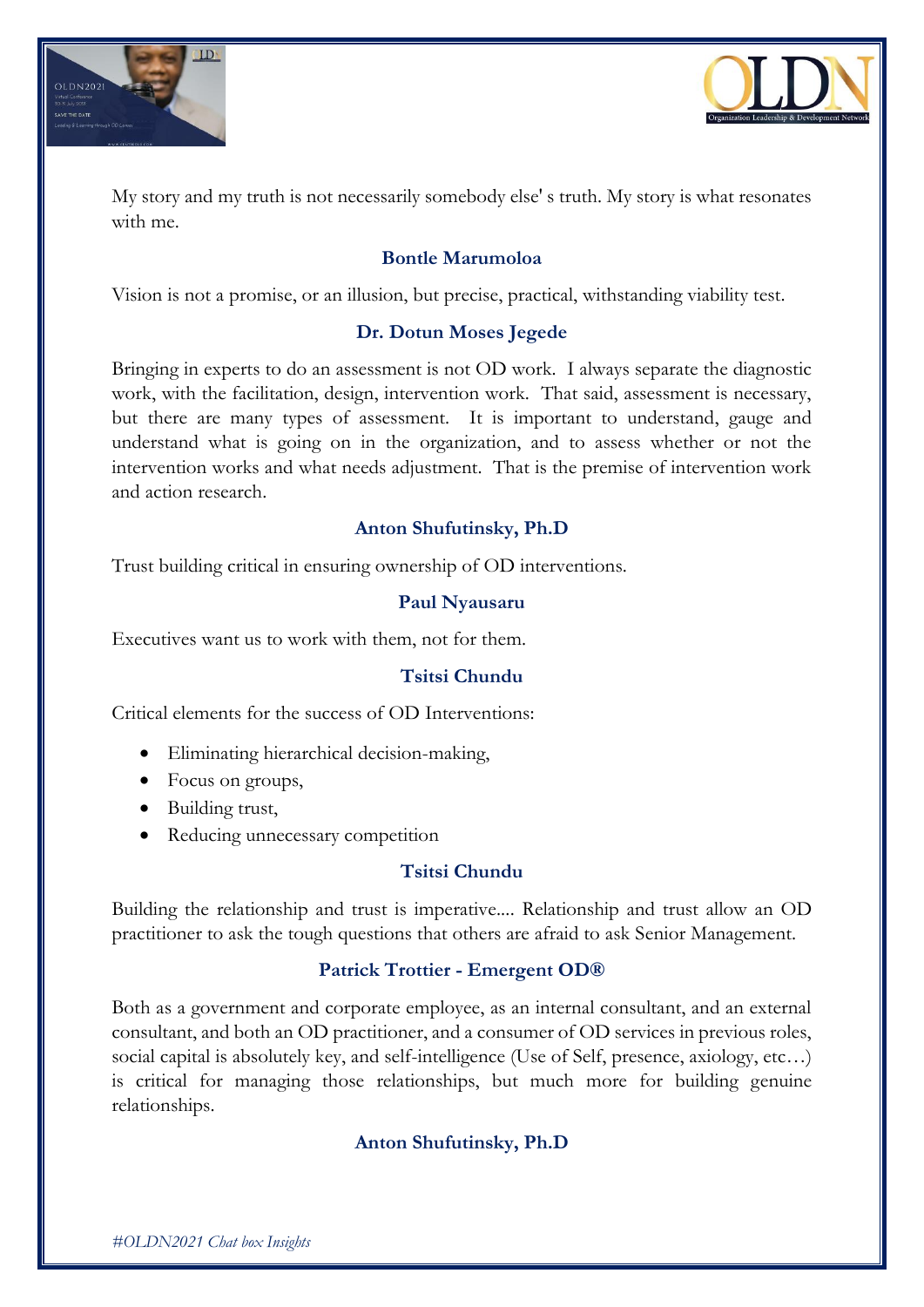



The new normal, virtual engagement, must address both work-related and personal needs of workers as well as quality leadership are essential for constructive engagement and organization development - ICT, Power, Data for connectivity, virtual socialization, building esprit de corps and mobilising for collective responsibility and sense of belonging.

#### **Hamza Abdullahi Yusuf**

As OD professionals, we celebrate those things being done well without losing sight of gadfly in order to discourage celebrating mediocrity and complacency that won't lead to transformation and improvements

#### **Dr. Dotun Moses Jegede**

Transparency is part of integrity and really needed for the success of an organization.

#### **Dr. Violet Makuku**

Change management should be taught to employees so that they understand the process. Some changes just come without education and awareness of those affected.

#### **Dr. Violet Makuku**

Complexities are opportunities to make us more innovative.

#### **Tutsirai Mashonga**

'I believe that OD needs to emerge from 'what is the problem' thinking (20th Century) to 'what does the organization, as a whole interconnected entity, want to manifest and create' thinking (21st Century)… a whole different emotional and cognitive mindset…

## **Patrick Trottier - Emergent OD®**

Teaching qualification curriculum should be tailored to address contemporary theories of learning.

#### **Prof. Chijioke Nwachukwu**

Modern organizations should inculcate dynamic culture to ensure that mindset reforms are plausible.

#### **Mmoloki Kimo**

Our tenure on this earth is finite and we are accountable to the next generation to document everything we know not only about the pandemic but everything else. Moreover, we need to sustainably preserve the environment for next generations.

#### **Yvonne Chavunduka**